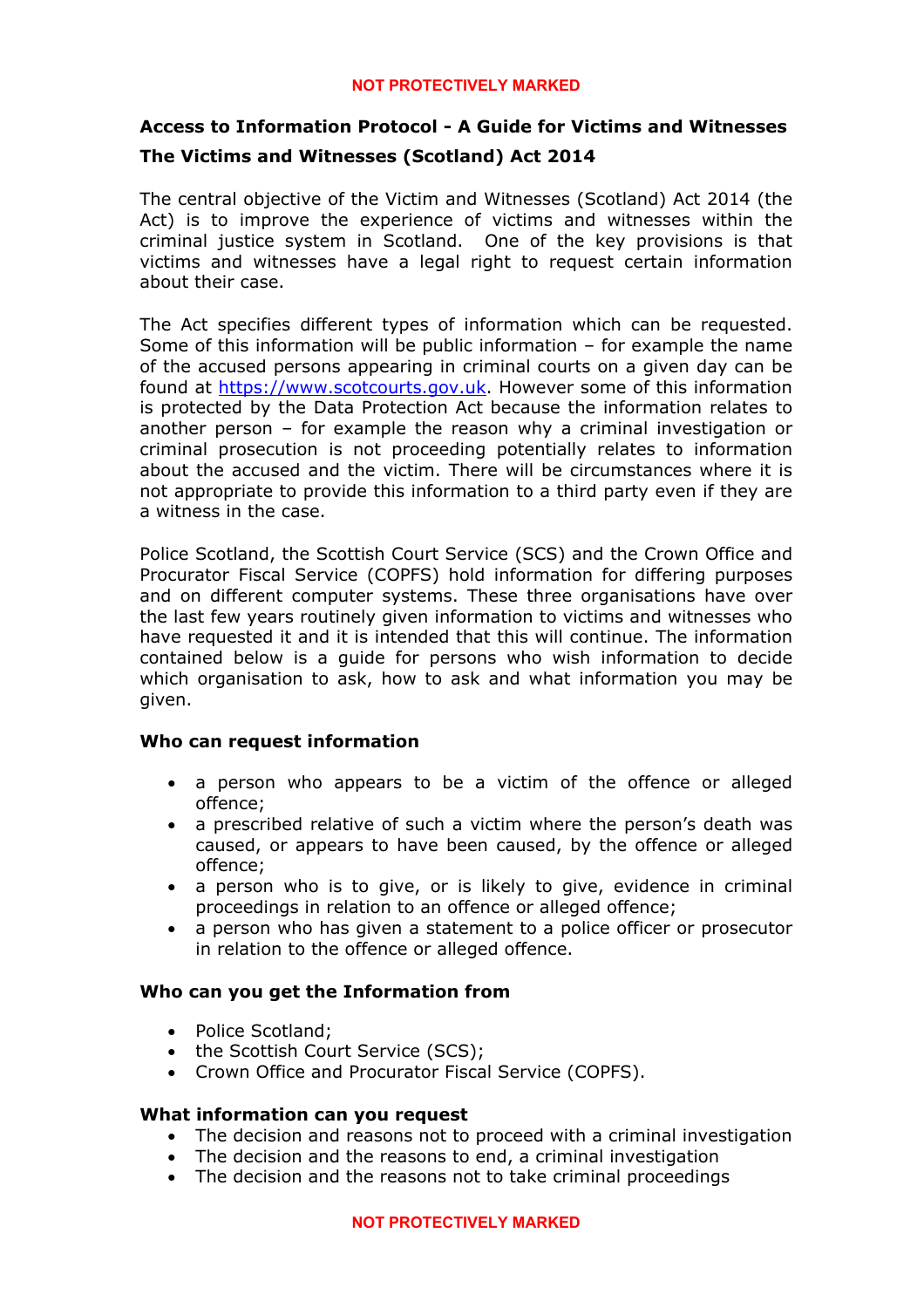- Where a case is brought to court where and when the case will be heard
- The nature of the charges libelled against a person
- Where a case is appealed where and when the appeal will be heard
- The stage that criminal proceedings have reached
- The final decision of the court in the case, (or in any appeal following that decision), and any reasons for it

# **How and who do you ask for the Information**

Decision and reasons not to proceed with or to end a criminal investigation – Main provider of information – Police Scotland

If you are a victim or witness of a crime Police Scotland will discuss with you how you will be kept informed and will advise you of who to contact if you want to discuss the progress of the investigation, or any other information that has been provided to you. However, where you specifically want to know the decision and reason not to proceed with, or to end a criminal investigation and this information has not been provided to you, you can:

- Make the request by completing the [attached form](http://www.scotland.police.uk/assets/pdf/foi-documents/application-form-and-guidance-notes-section-6-vwsa-2014)
- Once you have completed the form return it to Information Management, Police Scotland, Fettes Avenue, Edinburgh, EH4 1RB or email [IMVictimandWitnesses@scotland.pnn.police.uk](mailto:IMVictimandWitnesses@scotland.pnn.police.uk) along with copies of the identification documents specified within.

If you need any further advice or guidance, please do not hesitate to contact us by emailing [IMVictimandWitnesses@scotland.pnn.police.uk](mailto:IMVictimandWitnesses@scotland.pnn.police.uk)

Once Police Scotland has received your completed application and appropriate identification, they will deal with it as soon as possible and in any event, within 40 days.

Where a formal request is made to Police Scotland it will be shared with COPFS to ensure that duplicate requests are not being made to both organisations

# Decision and reasons not to institute criminal proceedings – Main Provider of information - COPFS

Criminal proceedings includes warning letters, fiscal fines, compensation offers, and other alternatives to prosecution which it is competent for COPFS to make.

There are categories of crime such as serious crime including sexual offending, stalking and domestic abuse where victims are referred to VIA (Victim Information and Advice) Service which is part of COPFS. If you are a victim of a crime and have been in contact with VIA they will provide you with the information you require.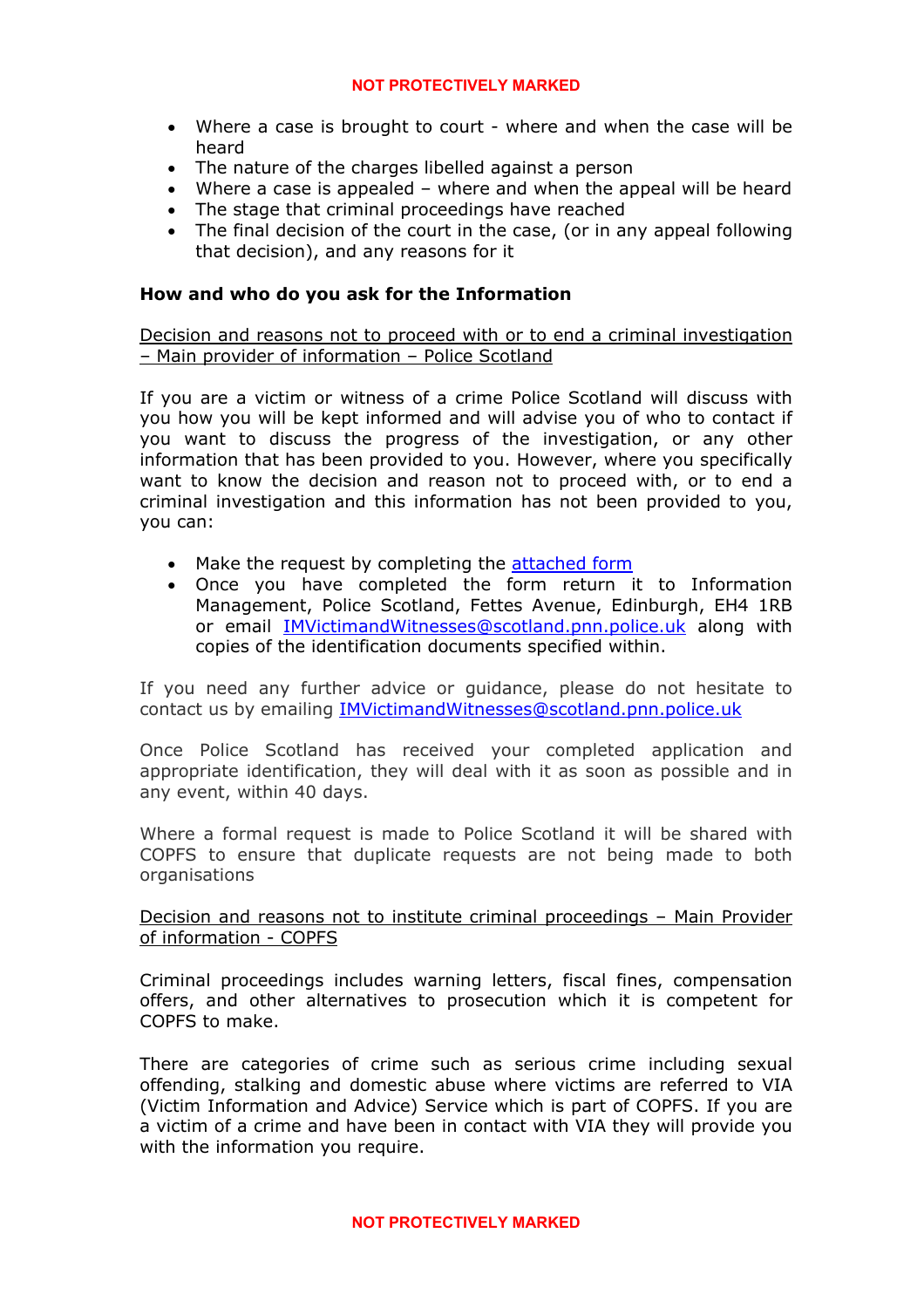If you qualify as a victim or witness who can request information and wish to know what decision COPFS has made in relation to proceedings you can contact the COPFS enquiry point by email at <[\\_EnquiryPoint@copfs.gsi.gov.uk>](mailto:_EnquiryPoint@copfs.gsi.gov.uk) by telephone from a landline on 0844 561 3000 or from a mobile on 01389 739 557

Please note that that the information that you will receive about the reasons for a decision to take no criminal proceedings may require to be limited (See other considerations below).

If you have not received the information you have asked for then you can:-

- Make the request by completing the attached form
- Once you have completed the form return it to Response and Information Unit Crown Office and Procurator Fiscal Service 25 Chambers Street, Edinburgh,EH1 1LA or email [RIU@copfs.gsi.gov.uk](mailto:RIU@copfs.gsi.gov.uk) along with copies of the identification documents specified within

Once COPFS have received your completed application and appropriate identification, they will deal with it as soon as possible and in any event, within 40 days.

Where a formal request is made to COPFS it will be shared with Police Scotland to ensure that duplicate requests are not being made to both organisations

# Where and when a case is to be heard – Main Provider – Scottish Court Service

Details relating to the calling of cases, including trials, due to call in the near future, may be found on the Court Rolls on the SCS website at [www.scotcourts.gov.uk](http://www.scotcourts.gov.uk/) under **Current Business**. This includes cases in the High Court of Justiciary, sheriff courts and JP courts.

A trial is fixed in a case where an accused person has submitted a plea of not guilty and it is necessary for the court to hear evidence at a future date. If you have been, or are to be, cited to attend as a witness you will receive details of the location date and time of the trial in the citation you receive from the prosecutor or solicitor for the defence. Details may also be available from your victim information or support liaison person, if you have one.

However if you believe a trial is to take place, and you have not received any details or have mislaid them, you may check the position by contacting your local sheriff court for details of Sheriff and JP court cases. Contact details may be obtained by selecting the appropriate court in the search location field at www.scotcourts.gov.uk.

For details of a High Court case you may call 0131 240 6908 or email [supreme.courts@scotcourts.gov.uk](mailto:supreme.courts@scotcourts.gov.uk) .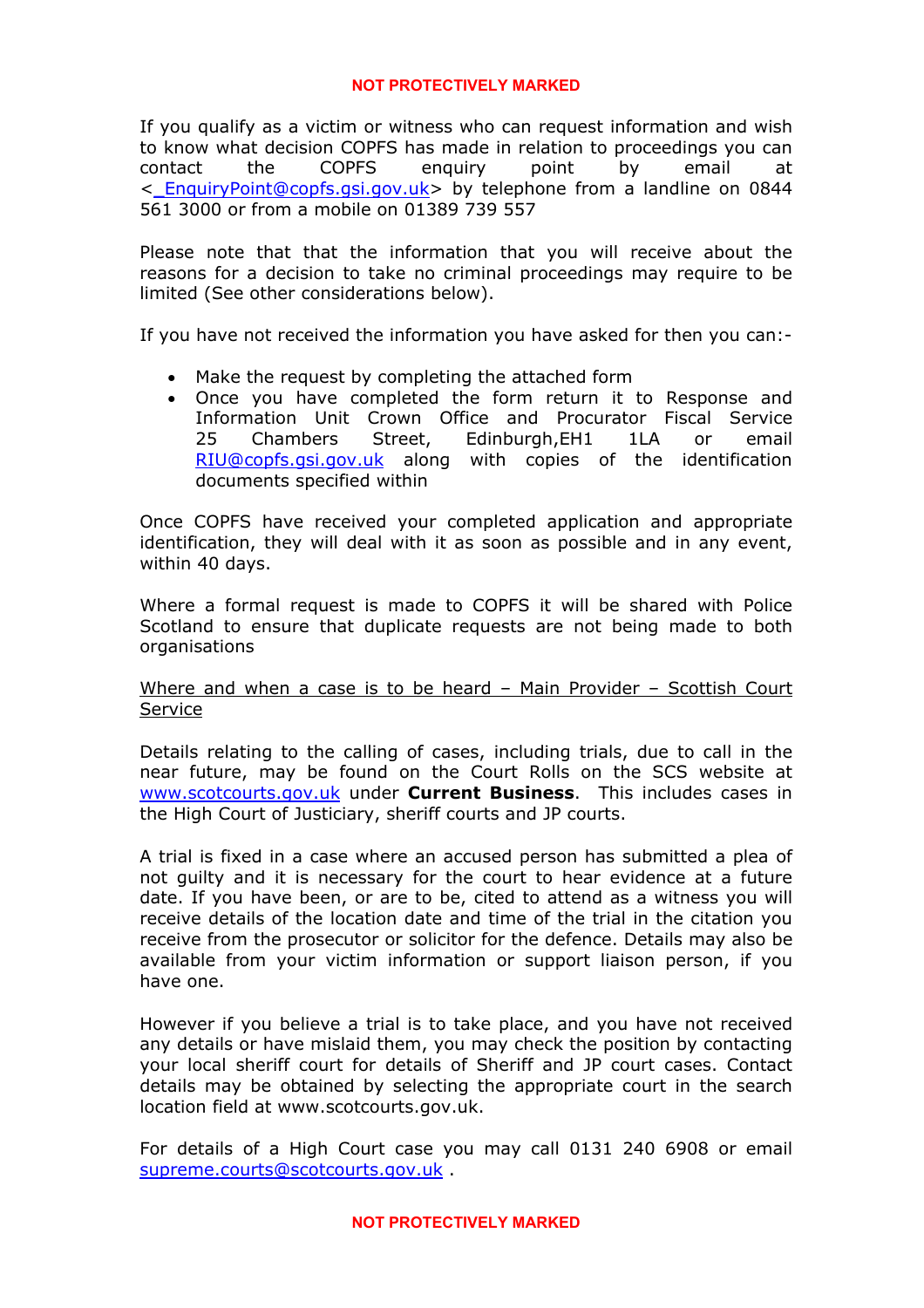Please quote any reference numbers you have which might assist to identify the case.

## The nature of charges libeled against a person – Main Providers - SCS and COPFS

Where no proceedings are being taken no information will be given about the nature of the charges as none will be libelled.

## Where an Indictment or Complaint has called in Court

Where criminal proceedings have been commenced, and the case has called in a public court, information about the nature of the charges can be requested from the SCS. Details will not be released where it appears that the accused person has not received details of the libelled charges. Contact details may be obtained by selecting the appropriate court in the search location field at [www.scotcourts.gov.uk](http://www.scotcourts.gov.uk/)

For details of a High Court case you may call 0131 240 6908 or email [supreme.courts@scotcourts.gov.uk](mailto:supreme.courts@scotcourts.gov.uk)

No information will be provided by SCS where the case has called on petition in private. In this instance it may be possible to obtain the nature of charges libelled from the Crown Office and Procurator Fiscal Service.

Only the general nature of charges will be provided e.g. assault, theft by housebreaking. The finer detail of the charges, including the names of any victims will not be released.

Please quote any reference numbers you have which might assist to identify the case.

# Petition Proceedings

Where a case has called in court on petition the hearing will be held in private. Only the general nature of charges will be provided e.g. assault, theft by housebreaking. The finer detail of the charges, including dates of offences, where the offence happened and the names of any victims will not be provided.

If you are a victim of a crime and have been in contact with VIA they will provide you with the information you require.

If you qualify as a victim or witness who can request this information you can contact the COPFS enquiry point by email at [EnquiryPoint@copfs.gsi.gov.uk,](mailto:EnquiryPoint@copfs.gsi.gov.uk) by telephone from a landline on 0844 561 3000 or from a mobile on 01389 739 557

If you have not received the information you have asked for then you can:-

• Make the request by completing the attached form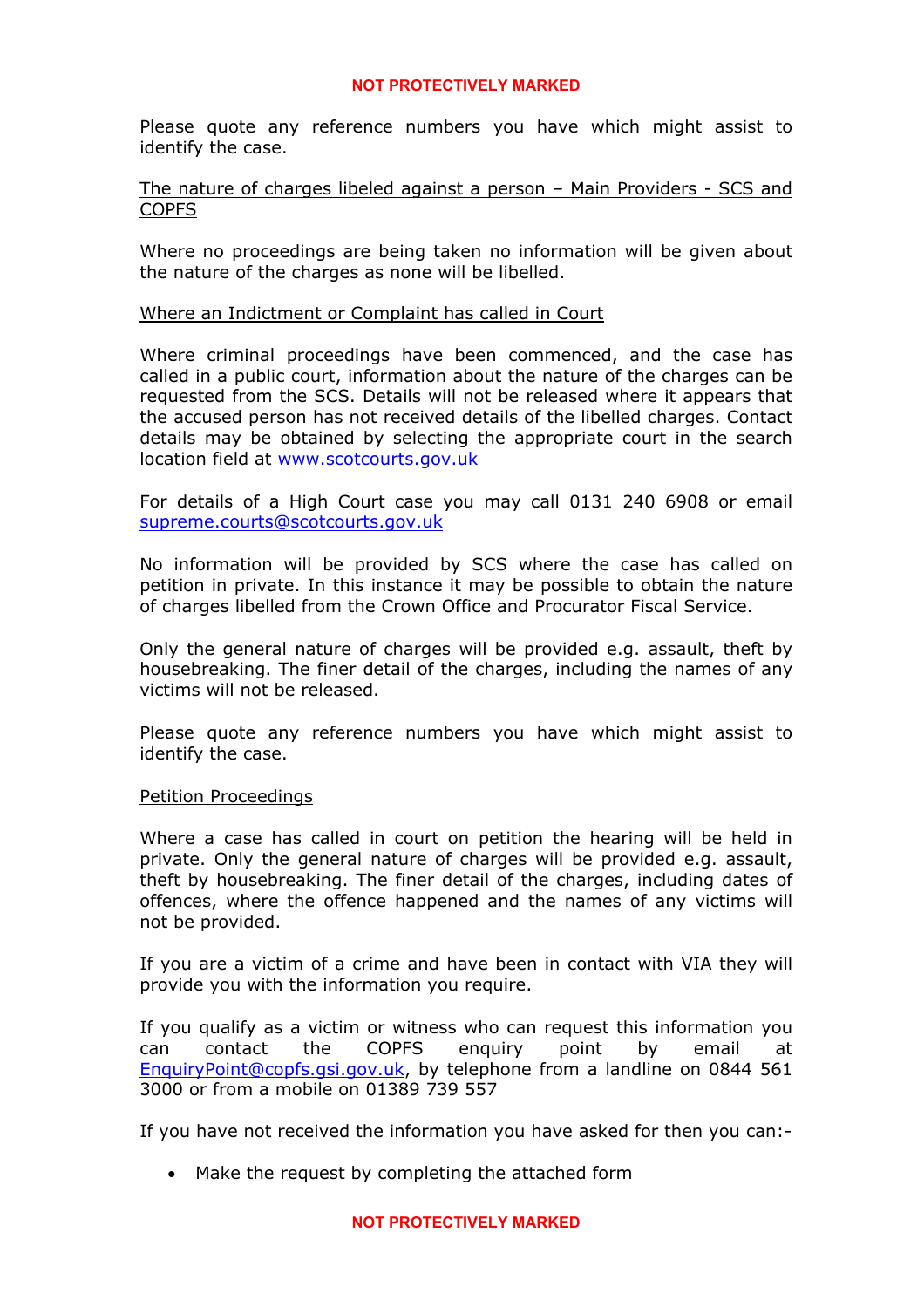• Once you have completed the form return it to Response and Information Unit Crown Office and Procurator Fiscal Service 25 Chambers Street, Edinburgh,EH1 1LA or email [RIU@copfs.gsi.gov.uk](mailto:RIU@copfs.gsi.gov.uk) along with copies of the identification documents specified within

COPFS will respond as soon as possible but in any event within 40 days of receipt of the date of requesting the information.

# Where and when any appeal is to be heard - Main Provider - SCS

Details of appeal cases due to call in the near future, may be found on the Court Rolls on the SCS website at [www.scotcourts.gov.uk](http://www.scotcourts.gov.uk/) under **Current Business**.

If you are unable to find the information you seek in relation to the hearing of the appeal, you may contact the High Court of Justiciary by calling - 0131 240 6912 (for summary case appeals) or 0131 240 6909 (for solemn case appeals) or email [supreme.courts@scotcourts.gov.uk.](mailto:supreme.courts@scotcourts.gov.uk)

Please quote any reference numbers you have which might assist to identify the case.

# Stage that criminal proceedings have reached – Main Provider - COPFS

Where you are not sure what stage criminal proceedings have reached you should contact COPFS enquiry point at [EnquiryPoint@copfs.gsi.gov.uk](mailto:EnquiryPoint@copfs.gsi.gov.uk) by telephone from a landline on 0844 561 3000 or from a mobile on 01389 739 557

Criminal proceedings include warning letters, fiscal fines and compensation offers, and other alternatives to prosecution which it is competent for COPFS to offer to offenders. Where an accused has been offered an alternative to prosecution you may be told what type generally was given i.e. a fiscal fine, a referral to the children's reporter, etc.

If you have not received the information you have asked for then you can:-

- Make the request by completing the attached form
- Once you have completed the form return it to Response and Information Unit Crown Office and Procurator Fiscal Service 25 Chambers Street, Edinburgh,EH1 1LA or email [RIU@copfs.gsi.gov.uk](mailto:RIU@copfs.gsi.gov.uk) along with copies of the identification documents specified within.

COPFS will respond as soon as possible but in any event within 40 days of receipt of the date of requesting the information.

Where a case has been taken to court, details relating to the progress of that case may be obtained by contacting the relevant court. Contact details may be obtained by selecting the appropriate court in the search location field at [www.scotcourts.gov.uk](http://www.scotcourts.gov.uk/).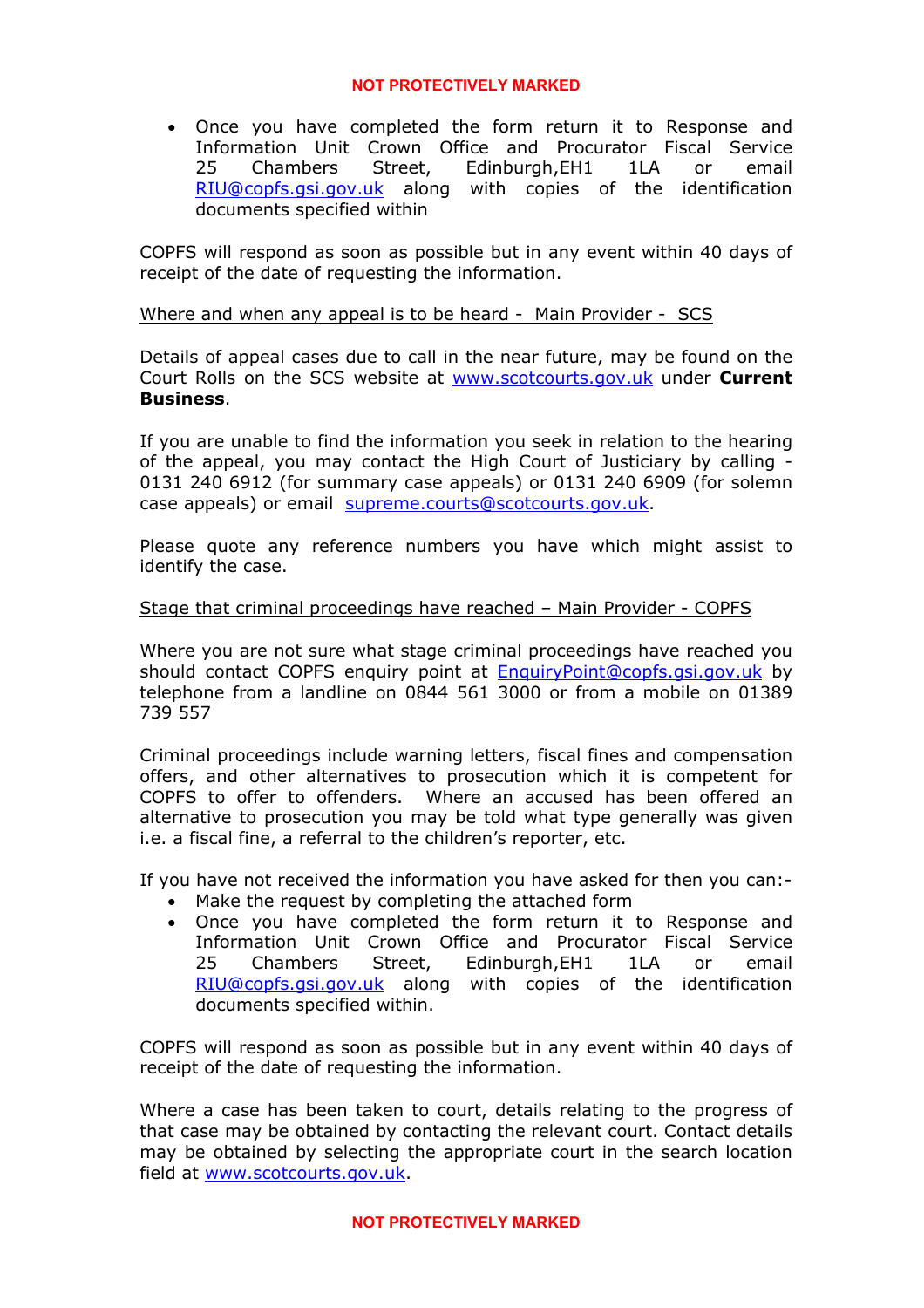For details of a High Court case you may call 0131 240 6908 or email [supreme.courts@scotcourts.gov.uk](mailto:supreme.courts@scotcourts.gov.uk).

Please quote any reference numbers you have which might assist to identify the case.

Final decision of the court in the case, (or in any appeal following that decision), and any reasons for it. – Main Provider - SCS

Details of the court's final decision or disposal (e.g. sentence) in a case may be requested from the relevant court using the contact details mentioned above.

However where you wish confirmation of the court's final decision or disposal **and any reasons for it**, you should make your request in writing. Please note the reasons for a jury's verdict, after deliberation, cannot be provided.

- You should make the request by completing this [Form](http://www.scotcourts.gov.uk/docs/default-source/coming-to-court/s6(7)(j)-request-form.doc?sfvrsn=2) (click)
- Once you have completed the form, return it as explained below, along with copies of the identification documents mentioned in the form

For sheriff court and JP court trial cases you should submit your request, in writing, to the court where the trial was heard. Contact details may be obtained by selecting the appropriate court in the search location field at [www.scotcourts.gov.uk](http://www.scotcourts.gov.uk/).

For details of a High Court case you may call 0131 240 6908 or email [supreme.courts@scotcourts.gov.uk](mailto:supreme.courts@scotcourts.gov.uk) .

Where the request is for information in relation to an appeal arising from a trial your request should be in writing and sent to :- The High Court of Justiciary, Parliament House, 11 Parliament Square, Edinburgh EH1 1RQ or emailed to [supreme.courts@scotcourts.gov.uk](mailto:supreme.courts@scotcourts.gov.uk).

SCS will respond as soon as possible and in any event within 40 days of receipt of the request.